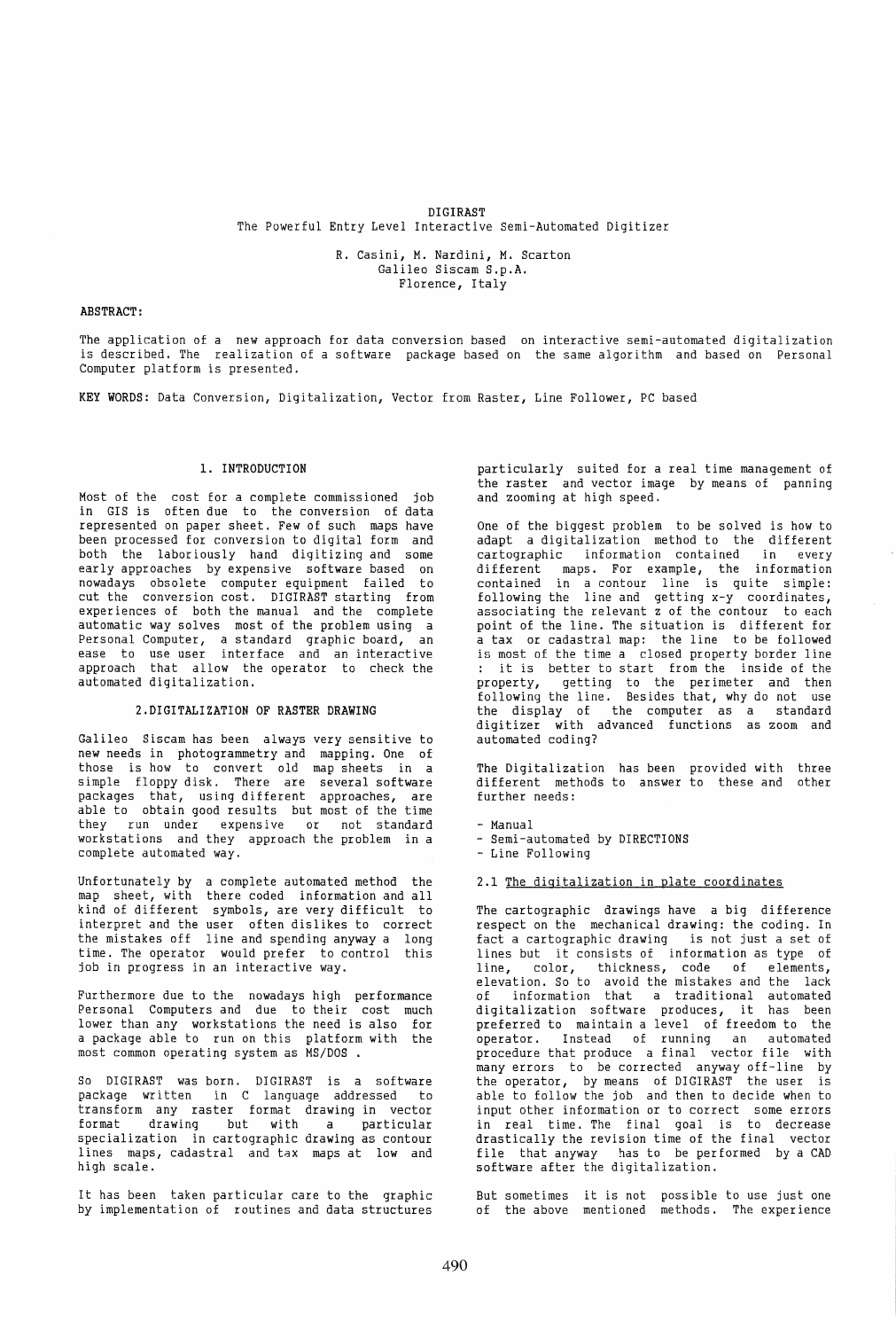shows that there are many cases that need a combination of methods: with DIGIRAST the user can at any time combines the different digitalization algorithms to approach the case with a kind of "best fitting procedure".

Here below the Manual mode, the Semi-automatic by Direction mode and the LIne Following mode are described.

#### 2.2 Manual digitalization mode

It consists of collecting, on the drawing showed on the screen, the extreme points of a vector creating manually the graphic feature. This can be considered the "computerized" way of a traditional digitalization by digitizer table.

The procedure is to be used for all the difficult situations on the raster drawing (disconnected line, spot on the map, merged drawing due the pour scanner resolution etc.) where any other semiautomatic or automatic mode would fail.

The Manual Digitalization mode represents the missing link between the traditional method and the new automatic mode to convert a raster map in a vector map; it was taken particularly care to maintain the procedure as much as possible close to the traditional method so that an operator, used to work in that way, would not find a different sequence of steps.

## 2.3 Semi-automatic mode by directions

Working on map with large scale or cadastral (tax) maps it is common to find a rectilinear set made by segments. Besides that an urbanized area, typical of a large scale map, has typically parallel and perpendicular segments (the walls of a house, the borderline of a property etc.).

For this kind of map could be faster to approach the digitalization finding first the main directions (typically two perpendicular ones), then the intersections and, finally, collecting each segment delimited by intersecting lines.

The semiautomatic mode by directions performs the above procedure. The operator picks a "raster" segment with the mouse , then the program<br>individuates the straight line to which the segment belongs.

The visualization of the straight line in a different colors allows the operator the segment can be represented by a line or needs a sequence of segments so to have the best interpolation. to check if Recti linear

### 2.4 Line follower mode

This procedure is particular suited for digitalization of contour line maps.

After that the operator picks a line on the raster drawing, DIGIRAST starts to look for the poly-line that best interpolates it.

A set of parameters are to be initialized before running the line follower. Among them there are the minimum vector size, the blanc space size (interrupted line) and the code.

These are parameters that the software must know to manage decision where to stop the fol1owinq or where to proceed even if the line is interrupted.

Another parameter is the type of interpolation that can be: by tangent, point by point, best fitting etc.

## 3. THE ROTOTRANSLATION OF DIGITALIZED DATA

The digitalized data are stored in severa] files. These files are structured to fit, at the best, the procedures implemented by DIGIRAST. After the digitalization the coordinates of the digitalized data are in the reference system of the scanner plate ..

DIGIRAST allows to assiqn to each image coordinate the homologous ground coordinate and, at the same time, it allows to correct the deformation of the original paper sheet drawing by means of appropriated rototranslation operations case by case.

To perform the rototranslation the operator must first find points and coordinates. on the raster drawing some the raster drawing some known<br>then collect them in plate Then the rototranslation can be performed by these three following modes:

- Rototranslation with deformation check of paper
- Rototranslation with scale factor
- Projective Transformation and rototranslation

Each mode needs a minimum number of points. If this number of points is bigger of the minimum requested, the residuals will be showed so that the operator can check the quality of the job.

3.1 Rototranslation with deformation check of<br>paper

It is called also AFFINE Rototranslation. It is used when the deformations of paper sheet can be considered linear hut. different in X and Y directions.

At least three known points are necessary. The procedure is based on the following relations:

#### $Xt = (A1*X+A2*Y+A3)$

#### $Yt = (A4*X+A5*Y+A6)$

where

- Xt and yt are the coordinates oriented in the map sheet reference system
- X and Y are the image coordinates Al,A2,A3,A4,A5,A6 are the unknown parameters for rototranslation

#### 3.2 Rototranslation with scale factor

With this procedure it is possible to calculate a Translation, d Rotation and a Scale Factor between the ground coordinates and the digitalized image coordinates.

At least two known points are required. This method is used when we need a best fitting